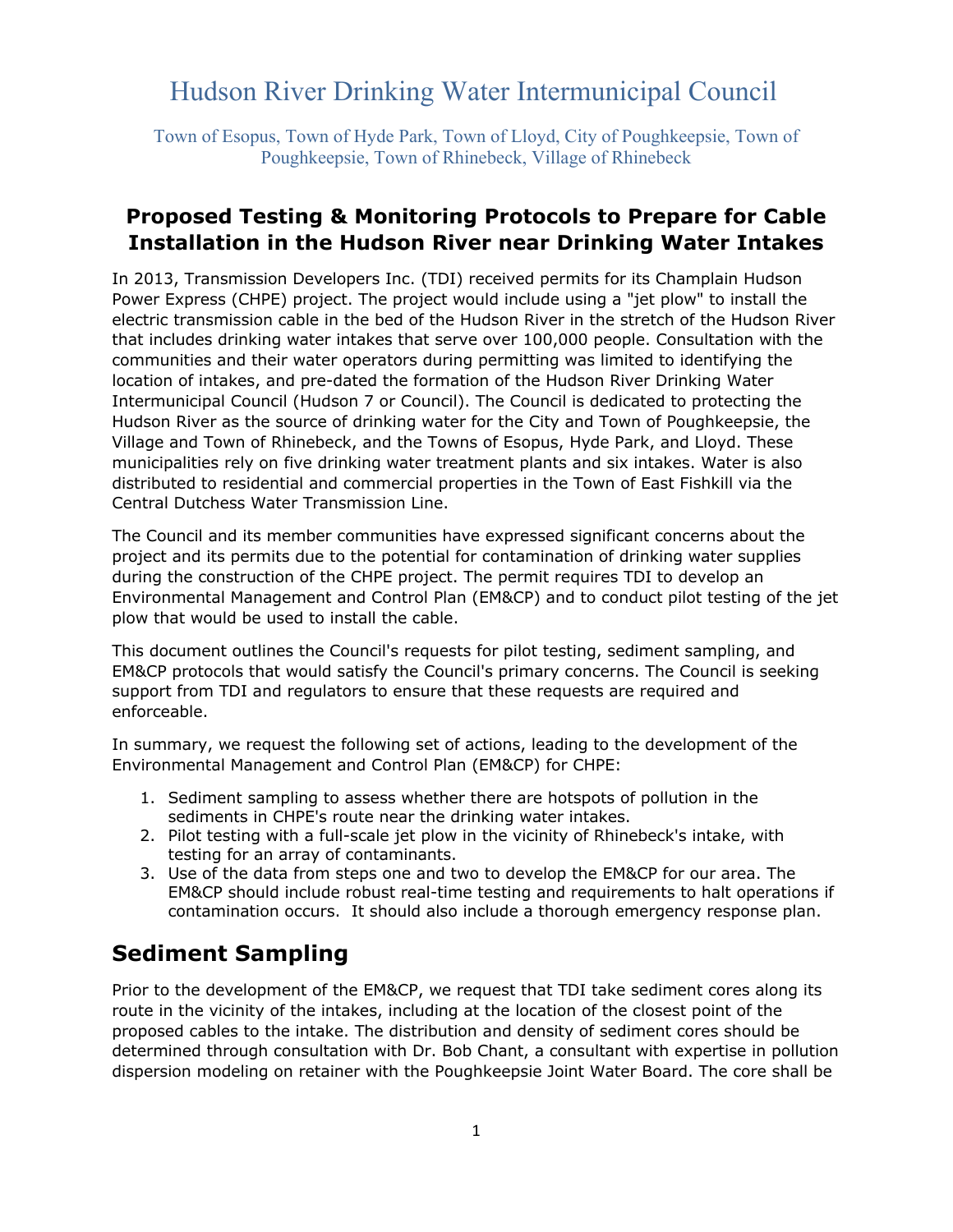nine feet deep to obtain sediment for the entire depth of the trench plus two feet. The core should be analyzed for the following:

- Dioxins
- Petroleum Compounds
- Polycyclic Aromatic Hydrocarbons (PAHs)
	- o Benz(a)anthracene
	- o Pyrene
	- o Phenanthrene
	- o Naphthalene
- Pesticides
	- o 4,4 DDE
- PCBs
- Heavy Metals
	- o Arsenic
	- o Cadmium
	- o Mercury
	- o Copper
	- o Lead

These pollutants are known to exist in the bottom sediments of the Hudson, with unknown "Hot Spots," so samples must be taken near all intakes and at a sufficient distribution and density along the proposed route of the cable to account for the potential for contaminants mobilized by jet plowing to reach one or more intake. If the concentration of any pollutant exceeds the state limits for Unrestricted Use Soil Cleanup Objectives (6 NYCRR 375-6.8), the cable route shall be revised. TDI shall present the results of the analyses in a report to the Hudson 7, Public Service Commission (PSC), Department of Environmental Conservation (DEC) Department of Health (DOH), Dutchess County Department of Behavioral & Community Health (DCDBCH), and Ulster County Health Department of Health Environmental Services (UCDOH).

# **Pilot Testing**

Pilot testing of the jet plow shall be conducted at least 6 months before the start of the preparation of the EM&CP, and results shall be presented to Hudson 7, PSC, DEC, DOH, DCDBCH, and UCDOH. The Hudson 7 requests that the pilot testing be conducted near the Rhinebeck intake in coordination with the Rhinebeck water treatment plant operators. This will provide reliable data in the relevant section of the river. The Rhinebeck location was selected because its storage capacity makes it best suited to shut down if necessary.

The pilot testing shall start one-half mile upstream of the Rhinebeck intake and end one-half mile downstream of the intake. Two runs shall be made at 600 ft/hour and 300 ft/hour. The testing should be started, and grab samples for the baseline values should be taken four hours before high tide at the intake. Testing of the entire route shall be videoed underwater. Grab water samples shall be taken 100 ft upstream and downstream of the jet plow and no more than two feet above the river bottom and analyzed for total suspended solids (TSS) and turbidity. Grab water samples shall be taken at the raw water pump station and at the following locations during each run:

• One-half mile upstream of the intake before the jet plow starts for the baseline values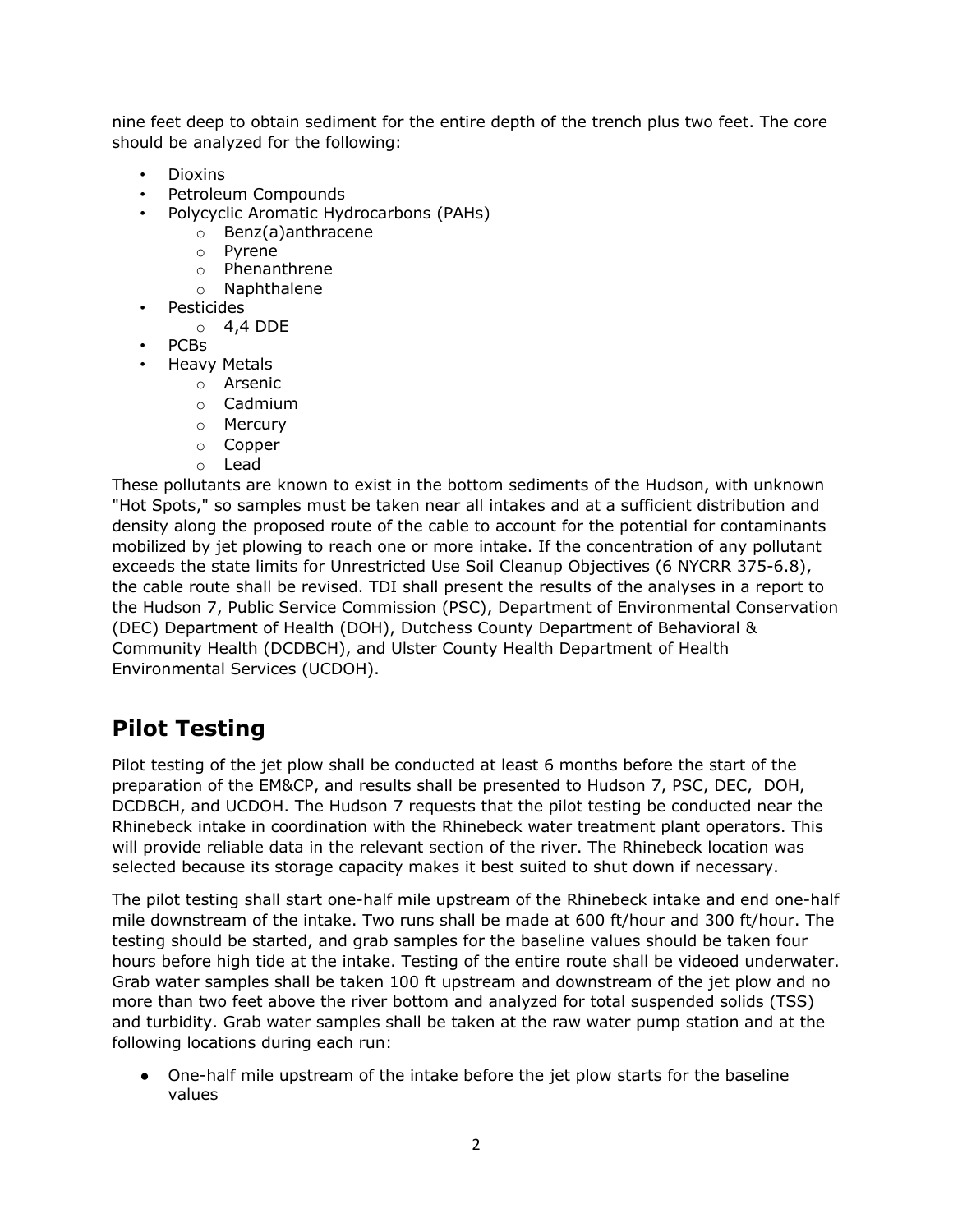- One-quarter mile upstream of the intake
- At the closest point to the intake
- One-quarter mile downstream of the intake
- One-half mile downstream of the intake

Samples will be analyzed for the contaminants in NYS Drinking Water Standards listed 5- 1.52 Tables of Subpart 5-1 of the NYCRR. The contaminant concentrations shall not exceed the concentrations of the samples before the start of the jet plow pilot test (baseline values). If the concentrations exceed the baseline values, TDI shall modify their operation and conduct additional runs with the jet plow until the requirements are met.

In addition to the grab samples, turbidity shall be measured continuously with online, realtime analyzers. Turbidity shall be analyzed continuously with the plant's turbidimeter and two analyzers on the boat for the jet plow. TDI shall provide the two turbidimeters on the barge, and turbidimeter probes shall be located 100 ft upstream and downstream of the jet plow and no more than two feet above the river bottom and analyzed for total suspended solids (TSS) and turbidity. If the difference in the turbidity is more than 100 NTU or the difference in the TSS is more than 100 mg/L, TDI shall modify their operation and conduct additional runs with the jet plow until the requirements are met. The water operator will also monitor raw water parameters continuously for total organic carbon (TOC), pH, and hydrocarbons. TDI shall provide online TOC and hydrocarbon analyzers for the water operator. TDI shall present the results of the analyses, a description of pilot testing, and recommendations for the EM&CP to PSC, DEC, DOH, Hudson 7, DCDBCH, and UCDOH for their consideration before preparation of the EM&CP.

### **Full-Scale Operation**

The results of the steps above shall be used in developing the EM&CP, and Hudson 7, PSC, DEC, DOH, DCDBCH, and UCDOH will be able to make specific recommendations based on the results of the sampling and pilot testing and shall be involved in the preparation of the EM&CP. The requests below relative to protocols to be included in the EM&CP are therefore provisional and subject to revision based on the results of sediment sampling and pilot testing.

Preliminary operational requests include the following:

TDI shall notify the water operators at least 30 days before jet plowing is within one-half mile from the intake. The specific timing of operations in the vicinity of water intakes should be coordinated with plant operators. The operation should be started, and grab samples for the baseline values should be taken four hours before low tide at the intake.

Continuous monitoring of the water upstream and downstream of the jet plow for turbidity and TSS shall be conducted. The water shall be taken 100 ft upstream and downstream of the jet plow and no more than 2 ft from the river bottom. In addition, grab samples shall be taken 100 ft upstream and downstream of the jet plow and no more than two feet above the river bottom at the following locations and analyzed for total suspended solids (TSS).

- One-half mile upstream of the intake
- One-quarter mile upstream of the intake
- At the closest point to the intake
- One-quarter mile downstream of the intake
- One-half mile downstream of the intake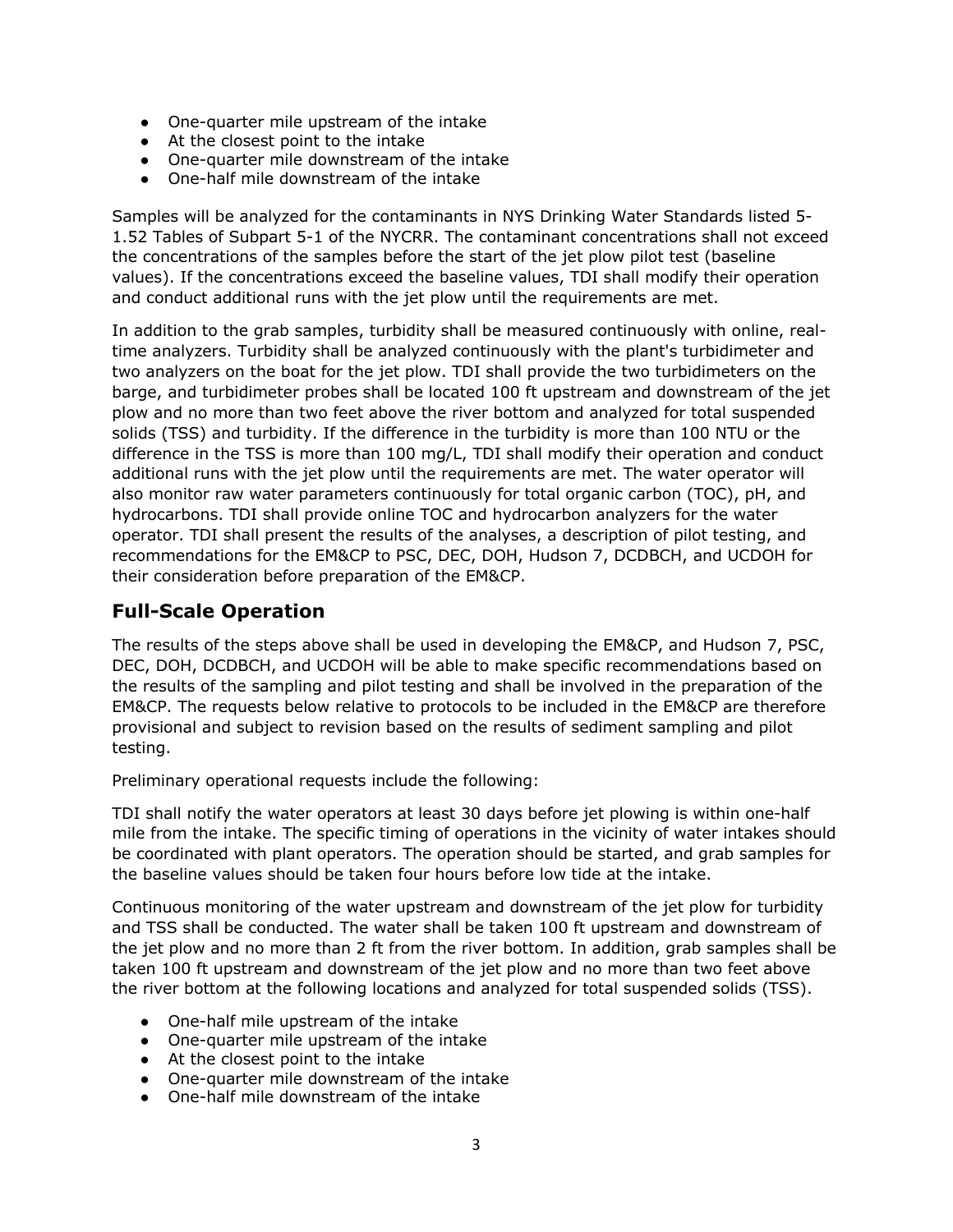If the difference in the turbidity is more than 100 NTU or the difference in the TSS is more than 100 mg/L, the speed of the jet plow shall be reduced from 600 ft/hr to 300 ft/hr. If the jet plow is operating at 300 ft/hr and turbidity and TSS limits are exceeded, in that case, the operation shall be shut down, and TDI shall develop an alternative plan, which Hudson 7, PSC, DEC, DOH, DCDBCH, and UCDOH shall approve.

The water operators will monitor raw water parameters continuously for turbidity, total organic carbon (TOC), pH, and hydrocarbons. TDI shall provide online TOC and hydrocarbon analyzers for the water operators, which shall be used at each plant. Water operators shall record the parameters at the raw water pump station two hours before the jet plow reaches one-half mile upstream of the intake. The results shall be reference values which shall be compared to values taken as the jet plow goes from one-half mile upstream to one-half mile downstream of the intake.

If the following parameters change more than the values below from the referenced values, in that case, the jet plow operation shall be shut down, and TDI shall modify the operation, which PSC must approve, DEC, DOH, Hudson 7 DCDBCH, and UCDOH.

- Turbidity increase of 50 NTU
- TOC increase of 1.5 mg/L
- pH increase or decrease of one unit
- Hydrocarbons increase of 1.0 mg/l

## **Emergency Response Plan**

An emergency response plan shall be included in the EM&CP. It shall consist of operation procedures, a communication plan, and pre-positioning potable drinking water for each Hudson 7 water district, and TDI shall coordinate the plan with each water district.

### **Communication Plan**

The communication plan shall include a list of contacts and notification procedures for routine and emergency notification.

Contacts – A preliminary list of contacts along with phone numbers and emails is attached. It should be reviewed by water treatment operators, regulatory agencies, and TDI, and any missing information should be provided. The water treatment plant in Hyde Park is owned and operated by the Dutchess County Water and Wastewater Authority. For Rhinebeck, Hyde Park, and Poughkeepsie, the Dutchess County Department of Behavioral & Community Health should be notified. For Esopus and Lloyd, the Ulster County Department of Health should be notified.

Routine Notification - The routine notifications will include advance, startup, operating, and completion.

- 1. Advance notification 30 days before the jet plow reaches  $\frac{1}{2}$  mile from the intake, the TDI project manager will notify the PSC, DEC, DOH, Region 4 DEC, County DOH, water treatment operator, and the Hudson 7.
- 2. Startup notification When the jet plow is within  $\frac{1}{2}$  mile of the intake, the TDI inspector will notify the TDI project manager, the Region 4 DEC, County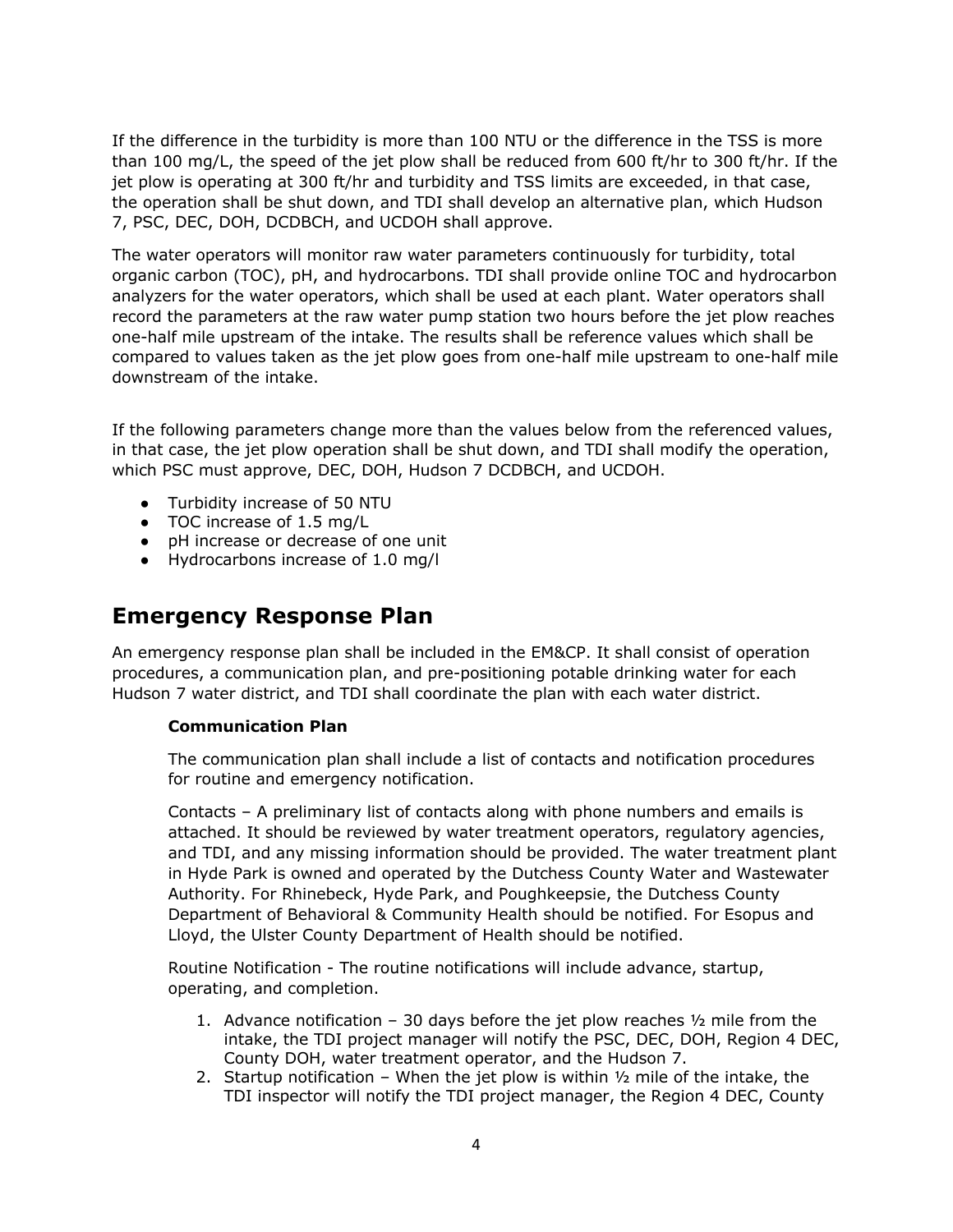DOH, water treatment operator, and the Hudson 7. The operator will take the base values for the parameters at this time.

- 3. Operating Notification Every two hours, when the jet plow is operating within  $\frac{1}{2}$  mile of the intake, the TDI inspector will notify the water treatment operator and report upstream and downstream turbidities and TSS. The water operator will report the parameters he is continuously taking at the intake.
- 4. Completion notification When the jet plow reaches  $\frac{1}{2}$  mile downstream of the intake, the resident inspector will notify the TDI project manager, PSC, DEC, DOH, Region 4 DEC, County DOH, water treatment operator, and the Hudson 7. The sampling results from the resident inspector and water treatment operator will be provided within 30 days of reaching ½ mile downstream of the intake to TDI project manager, PSC, DEC, DOH, Region 4 DEC, County DOH, and the Hudson 7.

Emergency Notification – The emergency notifications will be made if any parameter at the jet plow or water treatment plant intake is exceeded.

- 1. Notification of an exceedance at the jet plow The TDI inspector will notify the TDI project manager, PSC, DEC, DOH, Region 4 DEC, County DOH, water treatment operator, and the Hudson 7. The jet plow will immediately shut down, and the TDI project manager will determine an alternative method of jet plowing, which will be approved by PSC, DEC, DOH, and the Hudson 7 before the jet plowing is continued.
- 2. Notification of an exceedance at the intake The water treatment operator will notify the TDI inspector, PSC, DEC, DOH, Region 4 DEC, County DOH, and the Hudson 7. The TDI inspector will notify the TDI project manager and immediately shut down the jet plow operation. TDI project manager will determine an alternative method of jet plowing, which will be approved by PSC, DEC, DOH, and the Hudson 7 before the jet plowing is continued.

### **Pre-positioning Potable Drinking Water**

Before the jet plow reaches  $\frac{1}{2}$  mile upstream of the intake, potable drinking water will be located at designated locations. Pre-packaged water, which is NYSDOH approved, will be located at Town Halls, nursing homes, assisted living facilities, and schools. Pre-package water can be provided in a container no larger than ½ gallon. Bulk water trunks will be used for hospitals and dialysis centers. The trucks should meet the NSF/ANSI Standard 61, and the bulk supplier shall be a licensed bulk water hauler. EPA Manual 600/R-11/054 entitled Planning for an Emergency Drinking Water Supply dated June 2011 was used to develop general requirements. In the manual, it is recommended that one gallon/person/day be provided. This amount should be used for municipal residents, colleges, nursing homes, and assisted living facilities. The number of residents served for each district was obtained from the water districts' Annual Drinking Water Quality Reports. The following amounts should be used for schools:

- Elementary Schools 0.5 gallons/student
- Middle Schools 0.75 gallons/student
- High schools 1.00 gallons/student

Other documents recommend 315 gallons/day/bed for hospitals, and CDC recommends 11-22 gallons/patient/day for dialysis centers. For the hospitals, two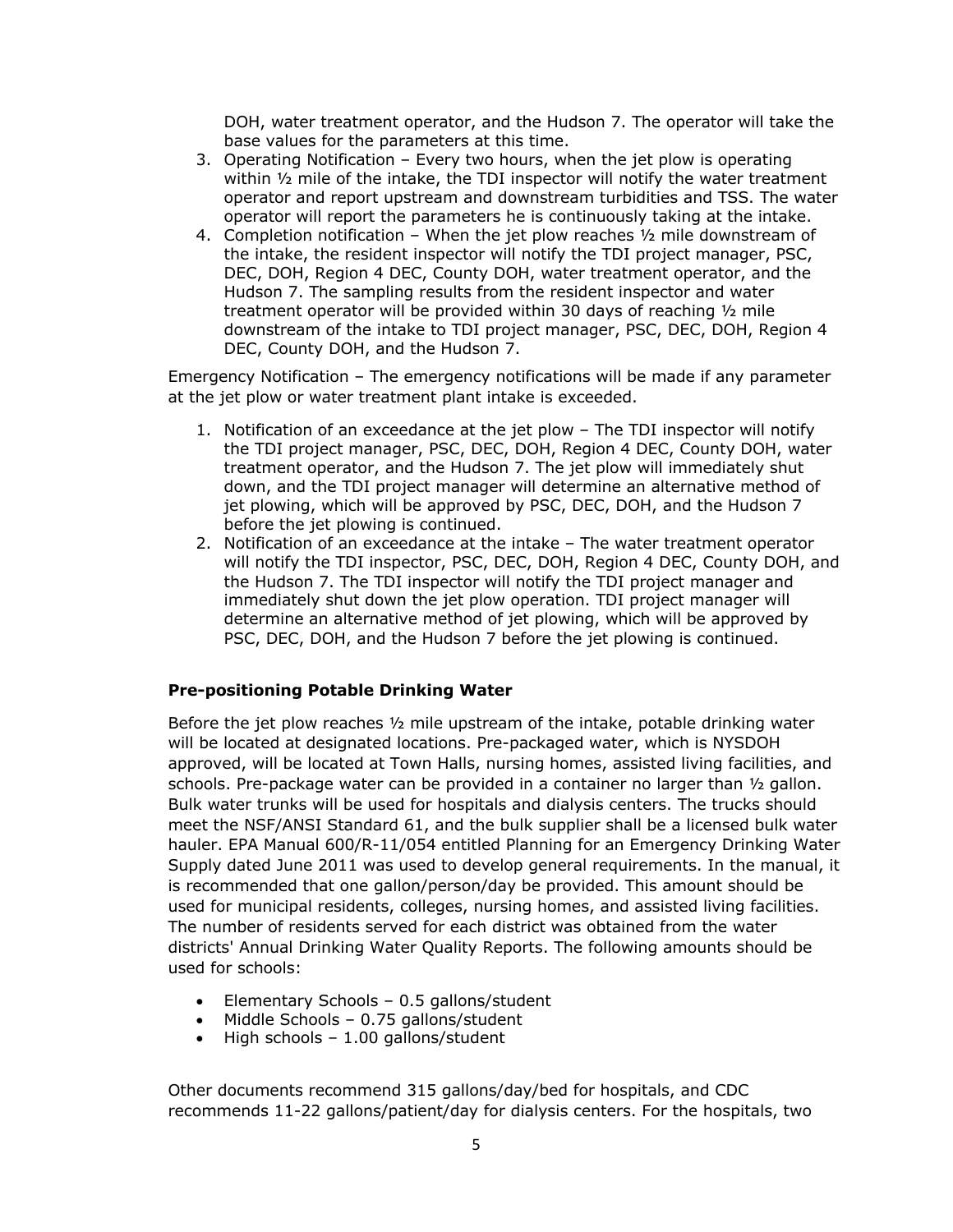10,000-tankers will be pre-positioned, and the daily amount will be available at the hauler's facility. At each dialysis center, 4,000-gallon tankers will be pre-positioned and additional water will be provided as required. TDI will provide one day of water for the people served and these facilities. If water is not used in a water district, the water can be relocated to another district. The specific requirements for each water district will be determined with water district and municipal officials.